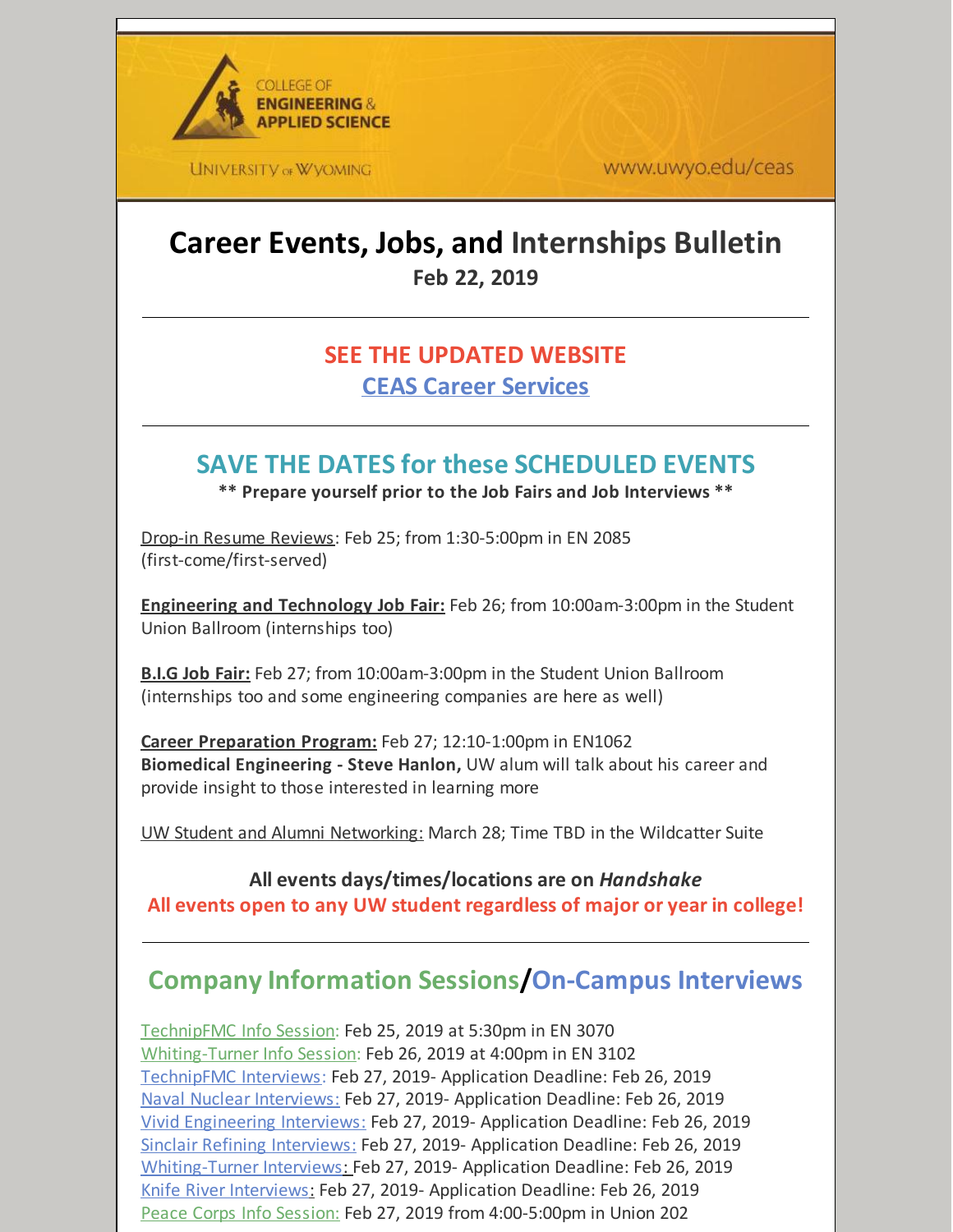BNSF Railway Info Session: Feb 28, 2019 at 12:00pm in EN 1062 (more info below) Halliburton Info Session: March 11, 2019 at 5:00pm in EN 3114

#### **All events days/times/locations are on** *Handshake*

## **INTERNSHIPS/JOBS RECEIVED VIA EMAIL**

**(apply as directed in each notice)**

#### **WYOMING PUBLIC MEDIA**

Seeks a Broadcasting Engineer to provide technical support to broadcast facilities in repair, maintenance, installation and modification of technical broadcasting equipment in the studio and at remote sites.

**Complete the online application and upload the following for a complete application: cover letter, resume or C.V. and contact information for four workrelated references. To view position and apply click [here](https://uwyo.taleo.net/careersection/00_ex/jobdetail.ftl?job=19000216&lang=en#.XE8yvOiKWuA.mailto).** (2/22/19)

#### **CLOUD PEAK ENERGY RESOURCES**

Seeks an **Electrical Engineering Intern** for Summer 2019. This internship allows you to experience how your chosen discipline of study is applied in the mining industry, gain exposure to Cloud Peak Energy culture, provides challenging projects and tasks to help build career portfolio, gives you the opportunity to build relationships and network with many professionals, provides excellent opportunity for earning income while learning in your discipline of study, and housing allowance while in the program.

**Send resumes to Shelly Rose at [Shelly.Rose@cldpk.com](mailto:Shelly.Rose@cldpk.com). Visit [www.cloudpeakenergy.com](http://www.cloudpeakenergy.com) for more information.** (2/22/19)

#### **BLM ORRP**

Will host project based internship programs that will be a minimum of 11-weeks of continuous service. The internships will be an opportunity to bring new and diverse viewpoints to the Bureau while working on specific projects targeted for attracting, recruiting, and filling mission critical and hard-to-fill occupations. Internship Dates are June 2019 - August 2019. **Criteria for Submission;** Currently enrolled as an Undergraduate, Graduate Student or Recent Graduate (on or after December 2018), resume, transcript (official or unofficial), minimum GPA - 2.50

#### **Deadline to Apply: Friday, March 1, 2019**

Visit **<http://info.manrrs.org/summerblminternship>** for more information. (2/22/19)

#### **[TUNGSTEN](https://files.constantcontact.com/b2624f04701/28fb3c24-0eec-4681-a480-d44dd2145f61.pptx) PARTS WYOMING (Click to view Flier)**

Has positions available for the Summer and/or for students while going to college. Available Positions;

- Material Handlers
- Machinist
- Quality Control Tech

**Print out an application at <https://www.tungstenheavypowder.com/Laramie/> then take it to 1665 Venture Drive, Laramie, Wyoming. This company will also be at the Engineering and Technology Job Fair on February 26th; stop by and visit with them.** (2/22/19)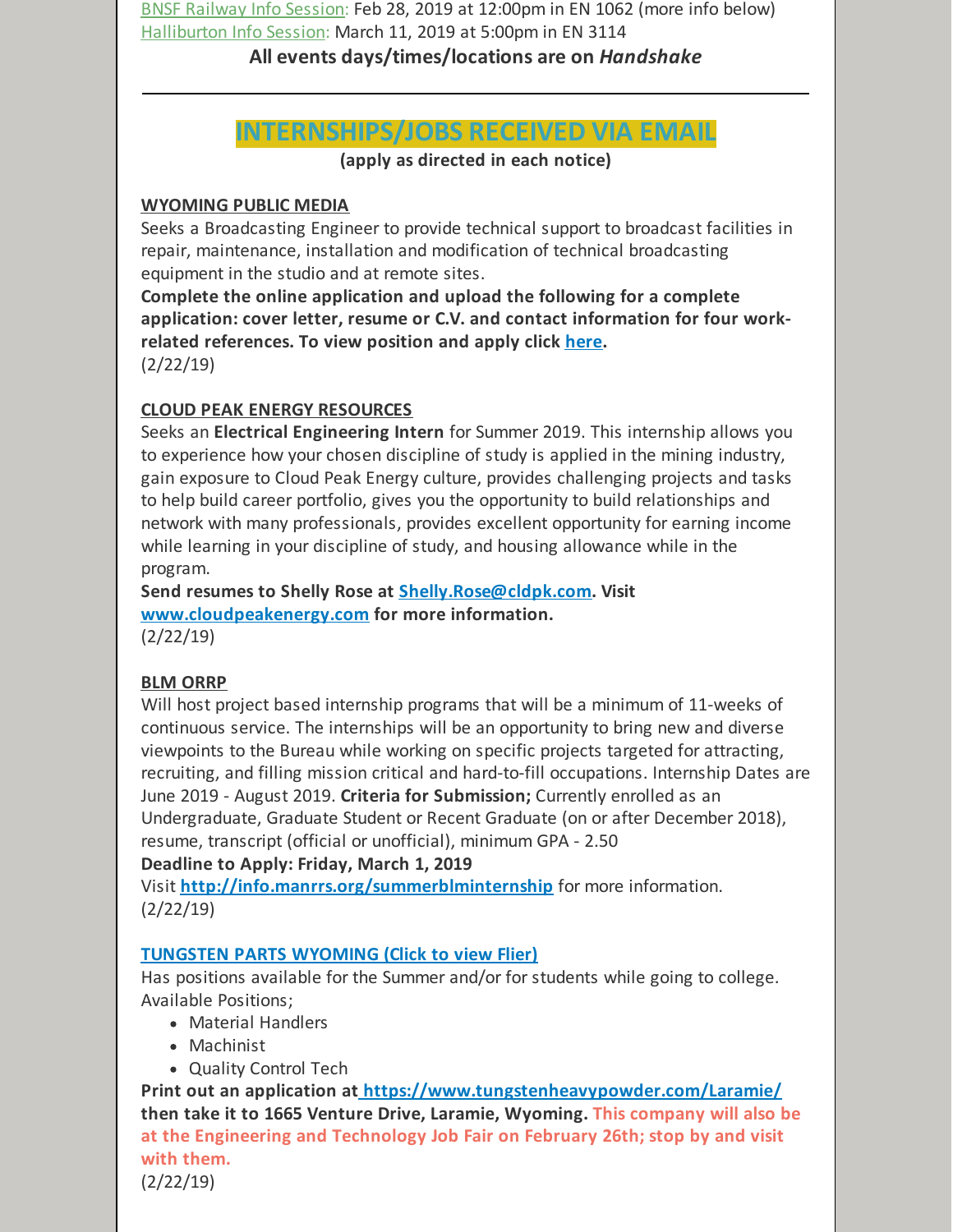#### **[SKYDEX](https://files.constantcontact.com/b2624f04701/47db4771-a2e0-48a2-b50f-b02f6eeff77c.docx) (Click to view Flier)**

Seeks someone with a **Masters in Mechanical Engineering** for a Vibration Engineering Position. Master's degree preferred, minimum of bachelor's degree in Mechanical Engineering or similar, minimum 3 years' experience in Mechanical Engineering, Plastics Engineering, Industrial Engineering, proficient in Matlab and/or Python, proficient with statistical data analysis, experience using specialized equipment to measure and analyze vibration, experienced in SolidWorks or similar CAD software, experience with design of experiments and testing, expert in Microsoft Excel, U.S. Citizen or U.S. Permanent Resident, ability to travel occasionally. **Please send resumes and cover letters to Jobs.Skydex@skydex.com** (2/22/19)

#### **SINCLAIR REFINING**

Seeks a **Chemical Engineering** student for a Process Safety Engineering Position for Summer 2019 in Sinclair, Wyoming. **Skills & Requirements;** learn fundamentals of process equipment and process technology involved in modern petroleum refining, project evaluation and preparing cost estimates, reading, correcting, and documenting deficiencies of project drawings, participate in process risk assessment studies, assist refinery personnel in review, approval, and training of new refinery procedures and management systems, participate in project meetings associated with refinery change management process, follow-through on commitments made to others, create and maintain a neat, clean and well-organized and professional-looking work area, other duties as assigned by yoursupervisor. **Education/Experience;** Currently a full time student pursuing BS in Chemical Engineering. GPA of 3.0 or higher is required. Must have completed freshman year. **Apply at**

**[http://recruit.hirebridge.com/v3/Jobs/JobDetails.aspx?](http://recruit.hirebridge.com/v3/Jobs/JobDetails.aspx?jid=439621&cid=7858&locvalue=1012) jid=439621&cid=7858&locvalue=1012** (2/22/19)

#### **BSA [LIFESTRUCTURES](https://files.constantcontact.com/b2624f04701/abbb95fd-2d86-4fea-a7f3-0dfe93f4b13b.pdf) (Click to view Flier)**

Seeks **Electrical, Mechanical, and/or Architectural** engineering interns. Internships are 10-weeks long, and are available in Austin, TX; Denver, CO; Indianapolis, IN; Overland Parks, KS; Raleigh, NC; and St. Louis, MO. BSA LifeStructures will be on campus for the job fair on February 26, 2019. **Apply now at [bsalifestructures.com/careers](http://bsalifestructures.com/careers).** (2/15/19)

#### **US ARMY CORPS OF [ENGINEERS](https://files.constantcontact.com/b2624f04701/4a48562d-0bb7-4c80-a848-dafa47c53368.docx) (Click to view Flier)**

US Army Corps of Engineers is seeking a **Land Surveyor** for their Los Angeles, California District. Position requires a State land surveying license preferably in California. The Candidate should have a basic knowledge of a GIS database management system, including the conversion of thematic source maps from analog to digital form through the use of appropriate hardware and software.

**Position will be posted on [USAJOBS](https://www.usajobs.gov/).**

(2/15/19)

#### **UNITED LAUNCH [ALLIANCE](https://files.constantcontact.com/b2624f04701/78915ab6-2800-4c83-8cdf-de051715f157.pdf) (Click to view Flier)**

**Are you interested in joining America's most experienced team of rocket scientists?**

ULA offers 10-week paid internships as well as full-time careers. To view available positions visit **[https://sjobs.brassring.com/TGnewUI/Search/Home/Home?](https://sjobs.brassring.com/TGnewUI/Search/Home/Home?partnerid=25628&siteid=5080#home) partnerid=25628&siteid=5080#home** (2/15/19)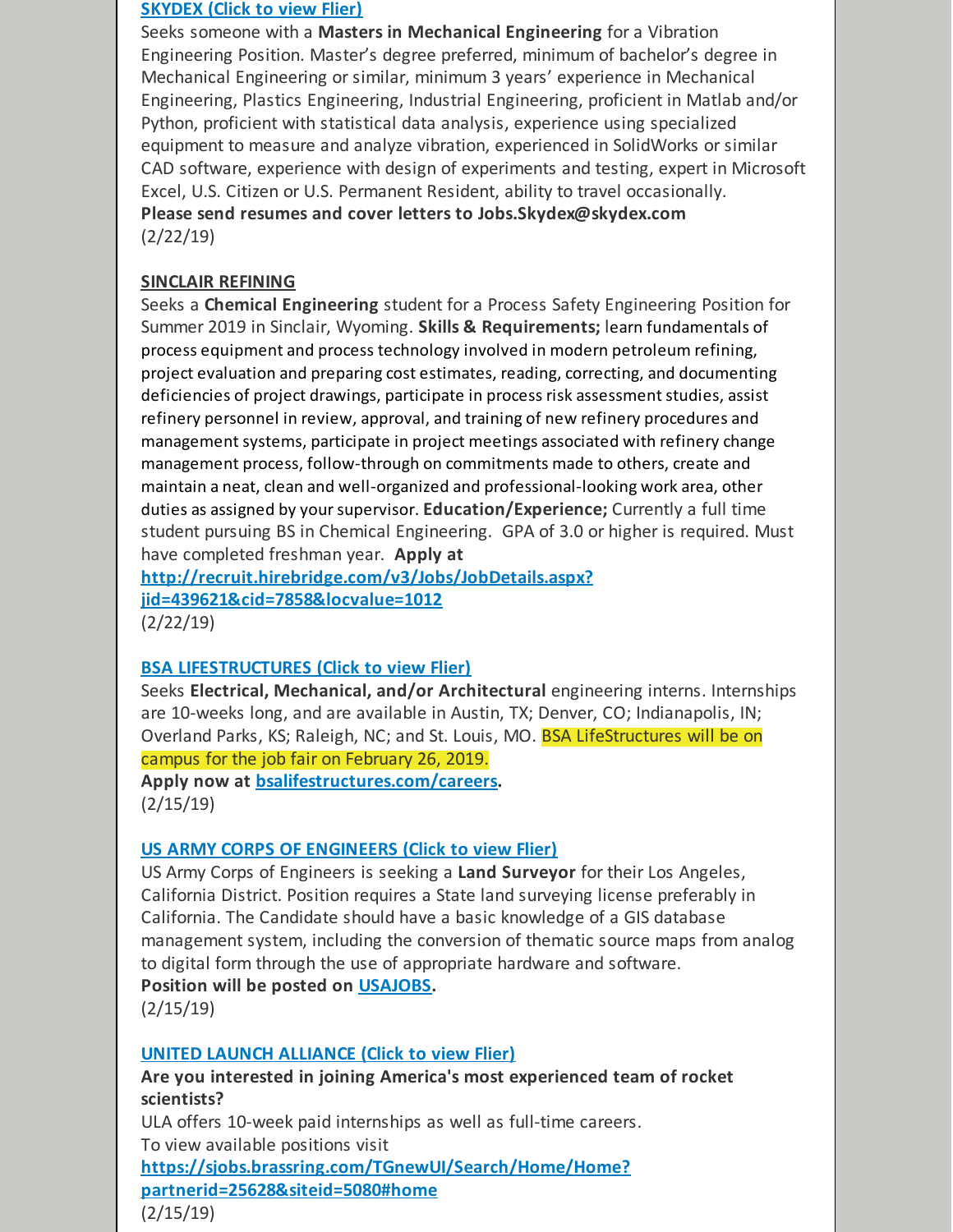#### **CITY OF LARAMIE**

Seeks a **Civil Engineer** to play a key role in the success of the City's infrastructure projects. **Qualifications include;** Bachelor's degree in civil engineering from an accredited college, Wyoming Engineer-Intern (EI) certification, knowledge of civil engineering practices, proficiency in Civil 3D; bonus if you have experience in GIS. Salary can be expected to be between \$56,000 and \$84,000.

**To apply visit [https://wy-laramie2.civicplus.com/245/Current-Employment-](https://wy-laramie2.civicplus.com/245/Current-Employment-Opportunities)Opportunities**

(2/15/19)

#### **KC HARVEY LLC**

Seeks a **Reclamation Technician** for a North Dakota location.

**Applicants Must;** maintain a positive attitude, be willing to learn, and work well as part of a team, work long hours in the field- sometimes in inclement conditions, be able to lift up to 50 lbs, know how to use and interpret maps and GPS units, have experience driving pickup trucks and/or ATVs in off-road environments, maintain high standards of safety, have a clean driving record, participate in pre-employment drug and alcohol test, be willing to live in employee housing.

**Preferred Skills and Experience;** Oil field experience, oil field safety training (i.e. OSHA, SafeLand, H2S, etc.), Commercial Driver's License (CDL). Positions are full time and seasonal, available from April through November 2019. Additional positions are open for current students beginning in mid-May until mid-August. **To apply, please submit a cover letter, resume and references to [careers@kcharvey.com](mailto:careers@kcharvey.com)** (2/15/19)

#### **EMIT TECHNOLOGIES (INTERNSHIP)**

Seeking an **Engineering** Intern for May 20th - August 23rd, 2019. EMIT will accept juniors, seniors or graduate students of any engineering major for this position. Intern must have at least a 3.0 GPA, and have completed their sophomore year. This paid internship offers \$15 per hour, housing, and potential career with one of the most advanced and progressive manufacturers in the State of Wyoming.

**To apply, send an email with a resume attached to Kai Phillips, Director of Human Resources: [kphillips@emittechnologies.com](mailto:kphillips@emittechnologies.com)**

(2/8/19)

#### **JR ENGINEERING**

**Seeking a land surveyor.** The person who fills this position is responsible for day-today production of survey documents; and coordinates with the Director of Survey in the planning and oversight of the project to meet budget and time frame targets. This person will perform survey work under state guidelines for various types of surveys; such as ALTA surveys, right-of-way plans, boundary surveys, improvement location certificates, drainage certificates and legal descriptions.

**Knowledge, Skill and Ability:** Requires self-motivation, advanced technical survey knowledge, mental flexibility to transition easily between graphic maps, written directions, and the physical environment, analyzes and prioritizes information to make appropriate recommendations, proficiency with AutoCad Civil 3D and Microsoft Office computer software. **They will be attending the Feb. 26 th Career Fair to talk with May graduates.**

(2/8/19)

#### **OFFICE OF ENERGY EFFICIENCY & RENEWABLE ENERGY**

The U.S. Department of Energy EERE Robotics Internship Program is a 10-week summer internship program for students majoring in a field related to robotics,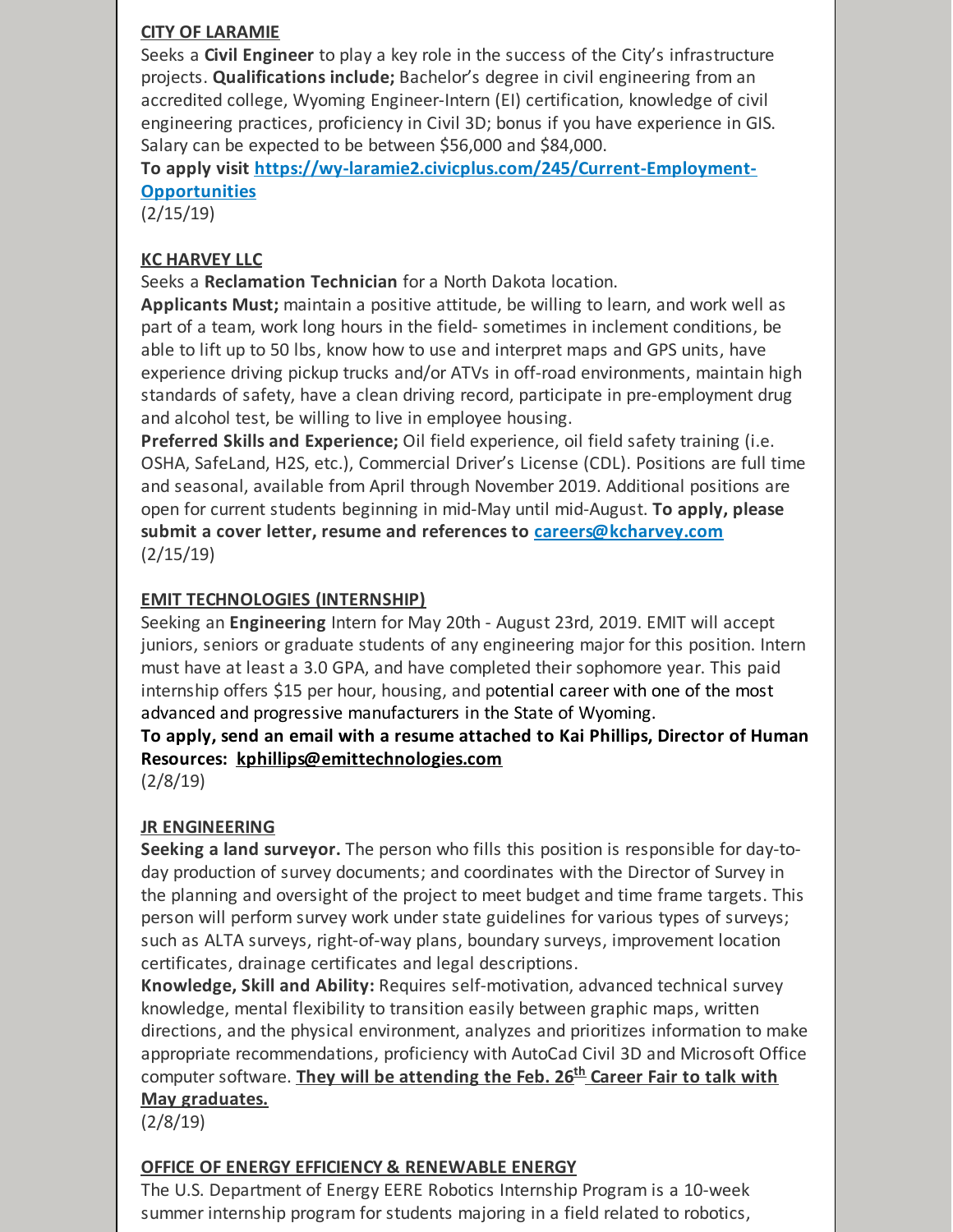manufacturing, or engineering. To be eligible you must be a U.S. citizen, be at least 18 years old by May 1, 2019, be an undergraduate or graduate student, or recent graduate of an accredited institution of higher education majoring in science, technology, engineering, or mathematics related to robotics and/or manufacturing. **Application deadline:** March 5, 2019 5:00 PM EST

**How to Apply: Applications and supporting materials must be submitted at <https://www.zintellect.com/Opportunity/Details/EERE-Robotics-2019> For questions email [robotics.internships@orau.org](mailto:robotics.internships@orau.org)** (2/8/19)

#### **CIVILWORX, LLC**

Seeking an employee for their Cheyenne/Fort Collins office(s). They work on a wide range of projects from land development, municipal infrastructure, and both utility and drainage master planning. They have a lot of experienced staff (20+ years of experience) and now looking at the potential of adding some new or recent civil engineering graduates to their group. **Send resumes via email to Kelly Hafner [kelly.hafner@civilworxeng.com](mailto:kelly.hafner@civilworxeng.com) and the company will then be in contact about potential interviews.**

(2/8/19)

#### **WESTERN RESEARCH INSTITUTE**

Seeking an intern at the Heavy Oil Technology Center(HOTC). HOTC is seeking a Chemical Engineering major for the Laramie location. **Minimum Requirements;** must be at least a Sophomore majoring in Chemical Engineering, with a GPA no lower than 2.5; possess engineering/mechanical skills, written and oral English communication skills, and Microsoft Office skills. **Submit resume via e-mail by March 29, 2019 to: Dr. Frank D. Guffey, HOTC Program Director, [fguffey@uwyo.edu](mailto:fguffey@uwyo.edu)** (2/8/19)

# ii handshake

#### **\*\*\*over 100 new jobs or internships are posted daily\*\*\***

**Companies recently postings**: **CrowdStrike, Inc., Space Dynamics Lab, BRS Architects, Tennessee State Government, Visa Inc., American Electric Power, Fast Enterprises, LLC, National Renewable Energy Laboratory,and Ford Motor Company(many more!)**

> **Click on the [Handshake](http://www.uwyo.edu/aces/career-services/handshake.html) logo above and students use your UW username and password to sign-in; update your student profile if actively seeking employment opportunities**